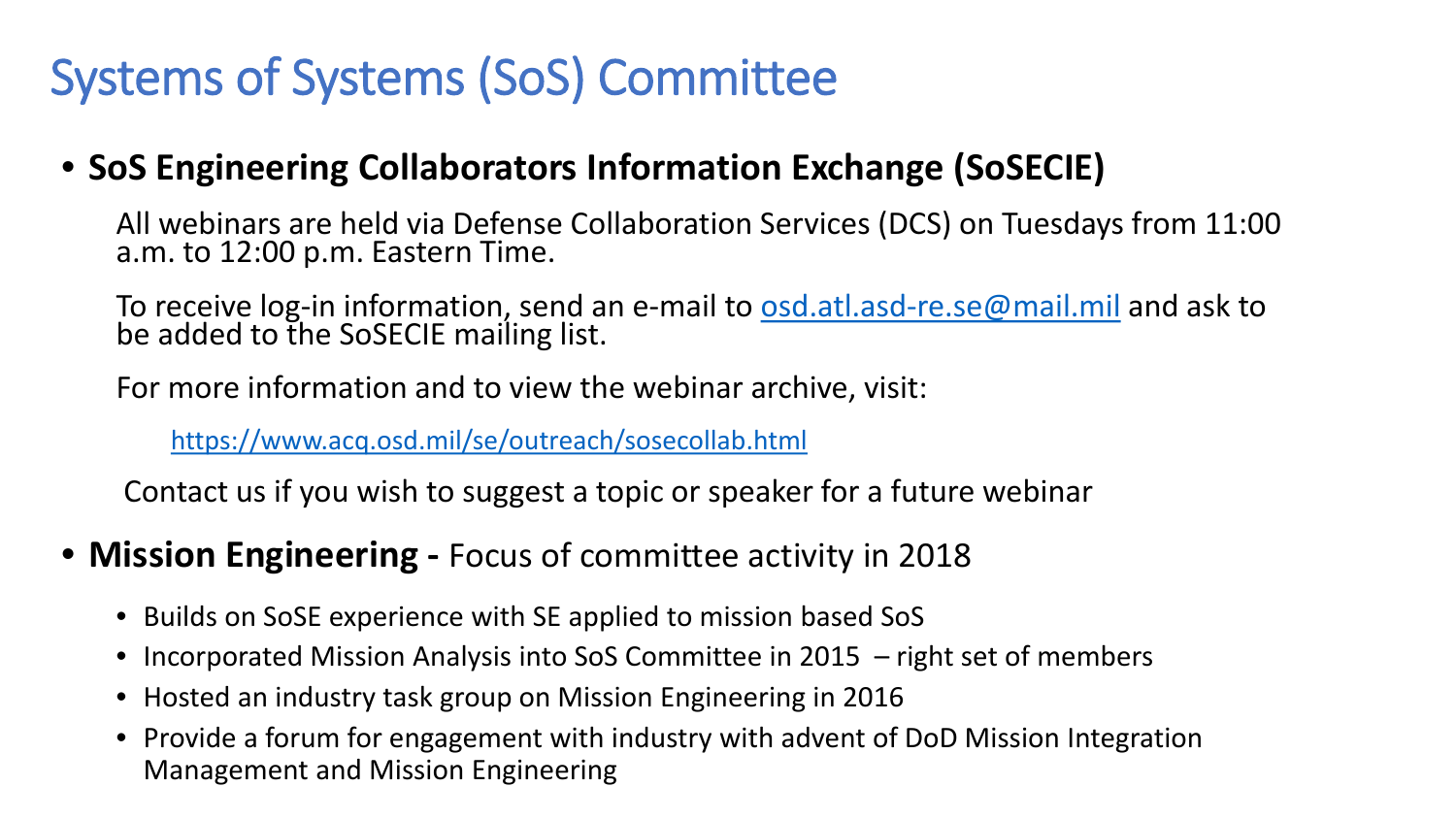#### **2018 SoSECIE Webinars**

**January 9, 2018** Systems of Systems (SoS) Engineering Technical Approaches As Applied to Mission Engineering Dr. Judith Dahmann, The MITRE Corporation

**January 30, 2018** Developing Standards for Systems of Systems (SoS) Engineering Mr. Garry Roedler, Lockheed Martin and Dr. Judith Dahmann, The MITRE Corporation

February 6, 2018 A Conceptual Model for Analyzing Information Quality in System-of-Systems Dr. Mohamad Gharib, University of Florence - DiMaI

February 27, 2018 Conceptual Data Modeling for the Functional Decomposition of Mission Capabilities Mr. Andrew Battigaglia, Ms. Erika Brimhall, and Mr. Terry Ogle Georgia Tech Research Institute

**March 6, 2018** The Internet of Simulation: Enabling Agile Model Based Systems Engineering for **Cyber-Physical Systems** Dr. Stephen J. Clement, University of Leeds, Leeds, UK

**March 20, 2018** Practical Modeling Concepts for Engineering Emergence in Systems of Systems Dr. Kristin Giammarco, Naval Postgraduate School

April 3, 2018 Using MBSE to Evaluate and Protect the Electrical Grid as a System of Systems Mr. Matthew Hause, PTC

May 1, 2018 Data Dependency Network Analysis in Systems of Systems Mr. Reggie Cole, Lockheed Martin Corporation

May 15, 2018 Semantically-enabled Model-based Systems Engineering of Safety-critical Network of Systems Dr. Léonard Petnga, University of Alabama in Huntsville

June 26, 2018 Emergence as Innovation in Systems of Systems - a Three Systems Model Mr. Tom McDermott and Ms. Molly Nadolski, Georgia Tech Research Institute

July 31, 2018 Trends in Large Scale Systems-of-Systems for Multi-National Missile Defense Dr. Tod M. Schuck and Dr. James C. Kilian, Lockheed Martin RMS

> **August 21, 2018 Identifying Decision Patterns Using Monterey Phoenix** Mr. John Quartuccio, Naval Postgraduate School

October 16, 2018 System of Systems Architecture Feasibility Analysis to Support Tradespace Exploration MAJ Stephen Gillespie, PhD, U.S. Military Academy

October 30, 2018 Scaling Model-Based System Engineering Practices for **System of Systems Applications** Dr. Aleksandra Markina-Khusid and Ms. Janna Kamenetsky, The MITRE Corporation

> **November 6, 2018 Model Based Systems of Systems Engineering** Mr. Francis McCafferty, Vitech Corporation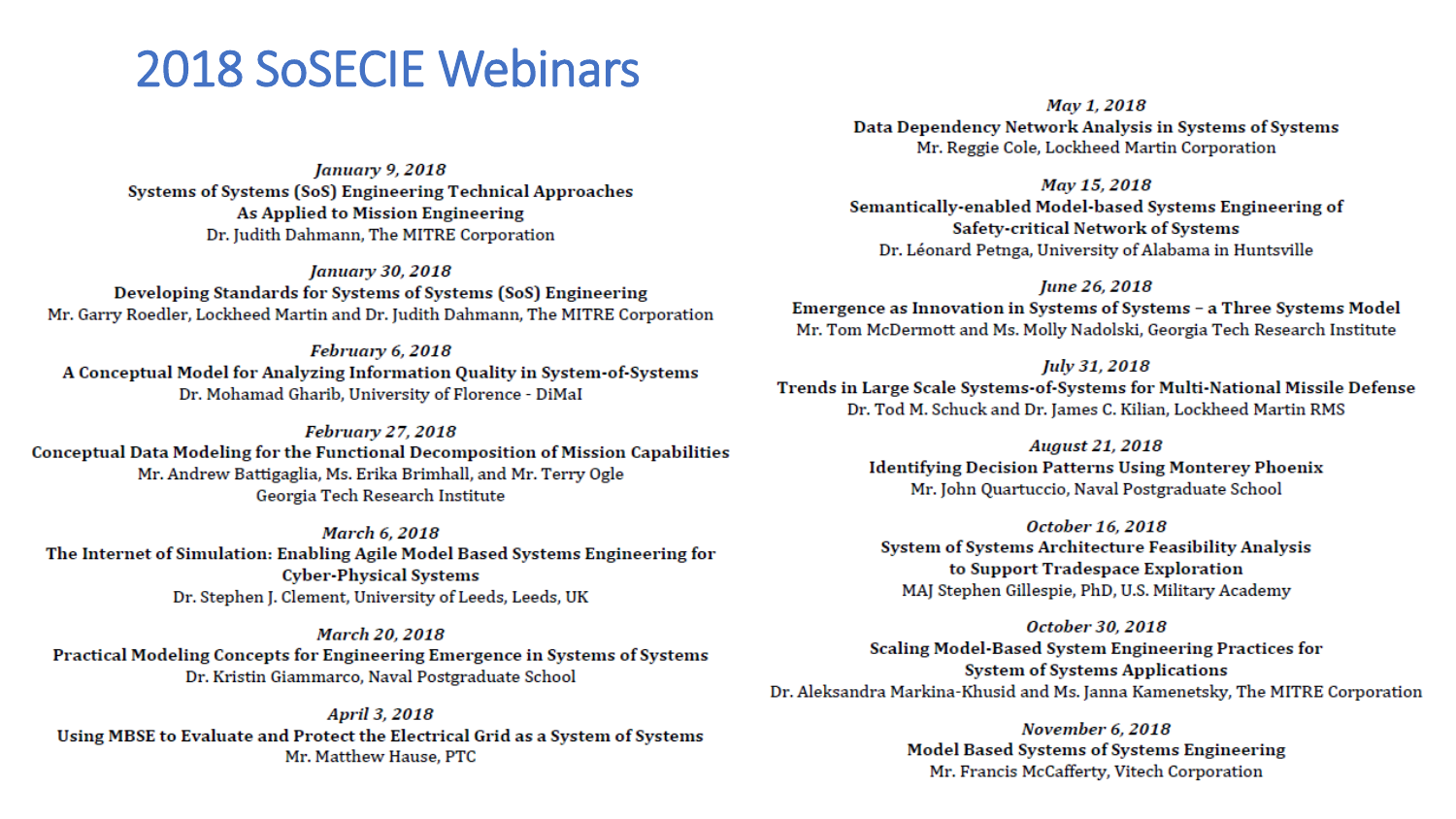# Mission Engineering (ME)

- Increasing attention to application of systems engineering to supporting operational mission capabilities
- Congressional direction to establish mission integration management (NDAA 855)
- Interest across the NDIA Systems Engineering Division in mission engineering (ME) and its implications
- SoS Committee will focus 2018 activities on ME, **welcomes engagement from other committees**

#### **Kickoff session planned for March 2: 1:00-3:00 ET** Defense Acquisition Guide Ch 3



 **Architecture/Engineering**

**Mission Engineering**  is the deliberate planning, analyzing, organizing, and integrating of current and emerging operational and system capabilities to achieve desired warfighting mission effects